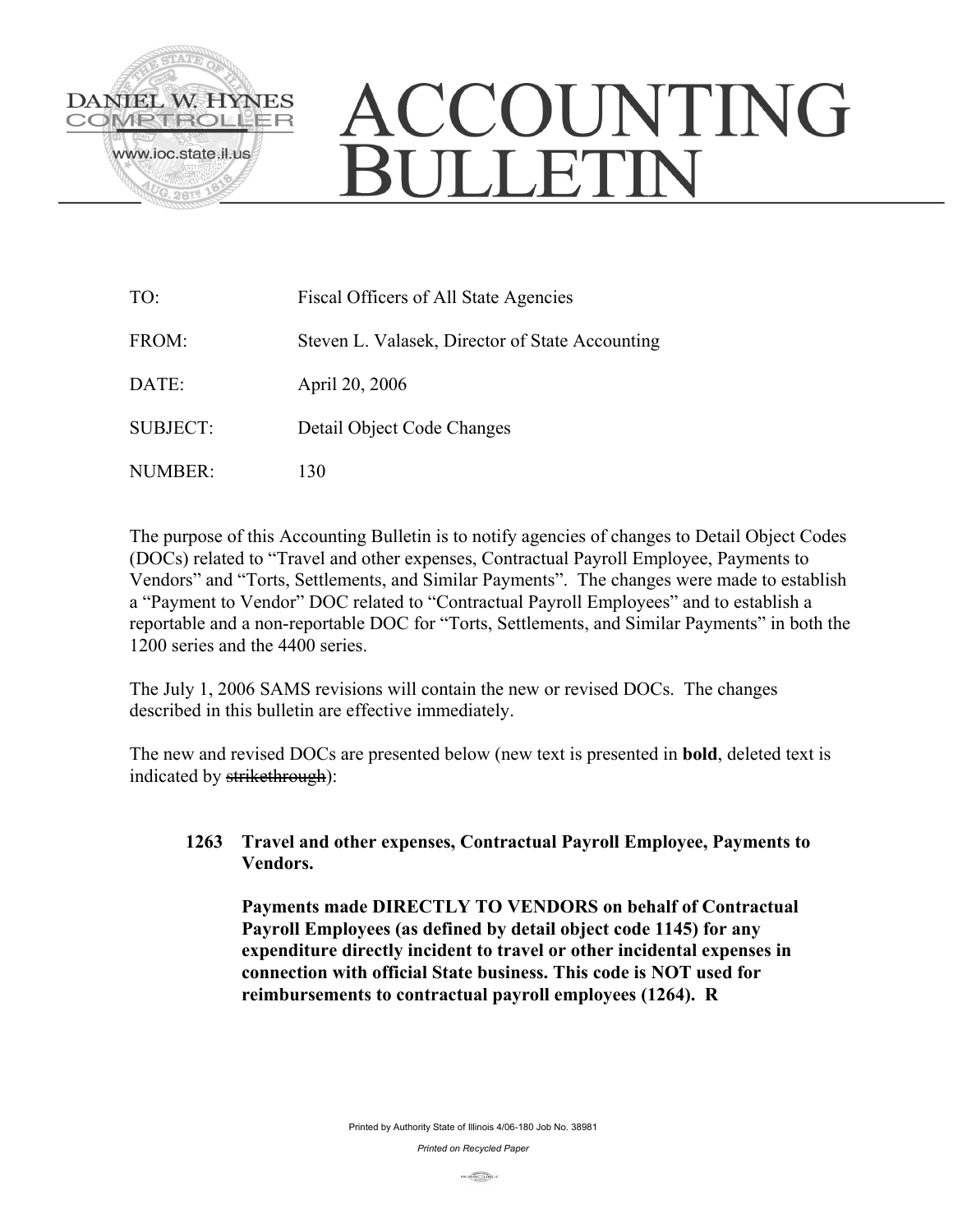## **1287 Tort, Settlements and Similar Payments – TAXABLE.**

**Payments of claims for a wrong committed upon a person or his/her property not related to a contractual obligation and permission has been granted from the Office of the Attorney General when the agency does not have a tort line. This is to be used for taxable payments to an injured party (or designee). Refer to the United States Internal Revenue Service Publication 525 for information on taxable and nontaxable court awards and damages. This code is NOT used for attorney payments (1244) or combined settlement/attorney payments (1268). R** 

## **1288 Tort, Settlements and Similar Payments – NONTAXABLE.**

**Payments of claims for a wrong committed upon a person or his/her property not related to a contractual obligation and permission has been granted from the Office of the Attorney General when the agency does not have a tort line. This is to be used for non-taxable payments to an injured party (or designee). Refer to the United States Internal Revenue Service Publication 525 for information on taxable and nontaxable court awards and damages. This code is NOT used for attorney payments (1244) or combined settlement/attorney payments (1268). NR** 

#### 1289Contractual Services, Not Elsewhere Classified.

Charges for services rendered by non-employees which cannot reasonably be paid from any other account under "Contractual Services." Miscellaneous services not subject to precise classifications may be charged to this account. Examples are: charges for educational exhibits; catering services; lettering of doors or other equipment; sign-painting; payment of bonus commissions to lottery agents and information, clipping and address services. This detail object code is used when making settlement payments to an injured party (or designate) and permission has been granted from the Office of the Attorney General to use a 1200 line when the agency does not have a tort line. This code is NOT used for attorney payments (1244) or combined settlement/attorney payments  $(1268)$ . R

## **4428 Tort, Settlements and Similar Payments – TAXABLE.**

**Payments of claims for a wrong committed upon a person or his/her property not related to a contractual obligation. This is to be used for taxable payments to an injured party (or designee). Refer to the United States Internal Revenue Service Publication 525 for information on taxable and nontaxable court awards and damages. This code is NOT used for attorney payments (4459) or combined settlement/attorney payments (4487). R**